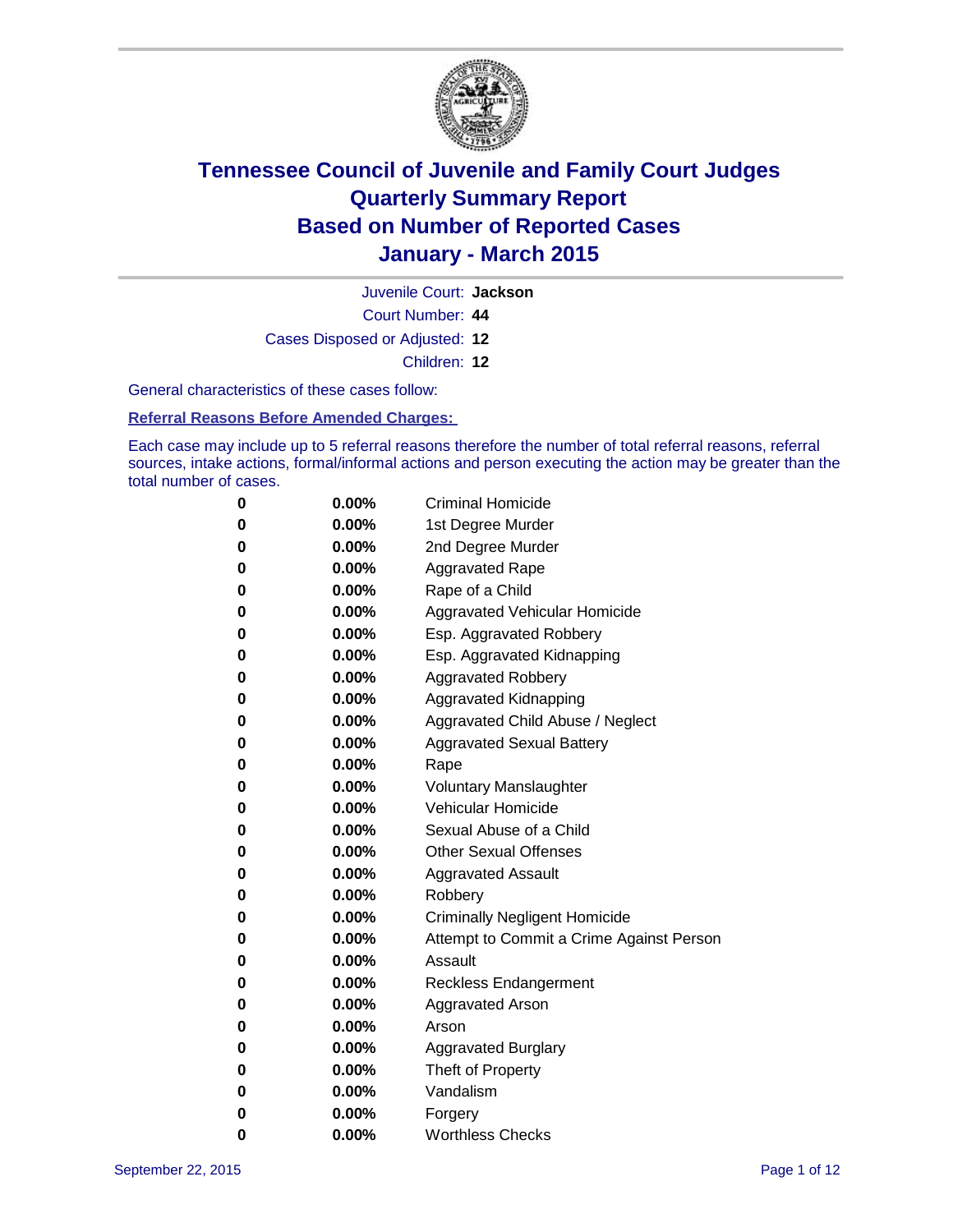

Juvenile Court: **Jackson**

Court Number: **44**

Cases Disposed or Adjusted: **12**

Children: **12**

#### **Referral Reasons Before Amended Charges:**

Each case may include up to 5 referral reasons therefore the number of total referral reasons, referral sources, intake actions, formal/informal actions and person executing the action may be greater than the total number of cases.

| 0        | 0.00%  | Illegal Possession / Fraudulent Use of Credit / Debit Cards |
|----------|--------|-------------------------------------------------------------|
| 0        | 0.00%  | <b>Burglary</b>                                             |
| 0        | 0.00%  | Unauthorized Use of a Vehicle                               |
| 0        | 0.00%  | Cruelty to Animals                                          |
| 0        | 0.00%  | Sale of Controlled Substances                               |
| 0        | 0.00%  | Other Drug Offenses                                         |
| 1        | 8.33%  | <b>Possession of Controlled Substances</b>                  |
| 0        | 0.00%  | <b>Criminal Attempt</b>                                     |
| 0        | 0.00%  | Carrying Weapons on School Property                         |
| 0        | 0.00%  | Unlawful Carrying / Possession of a Weapon                  |
| 0        | 0.00%  | <b>Evading Arrest</b>                                       |
| 0        | 0.00%  | Escape                                                      |
| 0        | 0.00%  | Driving Under Influence (DUI)                               |
| 0        | 0.00%  | Possession / Consumption of Alcohol                         |
| 0        | 0.00%  | Resisting Stop, Frisk, Halt, Arrest or Search               |
| 0        | 0.00%  | <b>Aggravated Criminal Trespass</b>                         |
| 0        | 0.00%  | Harassment                                                  |
| 0        | 0.00%  | Failure to Appear                                           |
| 0        | 0.00%  | Filing a False Police Report                                |
| 0        | 0.00%  | <b>Criminal Impersonation</b>                               |
| 0        | 0.00%  | <b>Disorderly Conduct</b>                                   |
| 0        | 0.00%  | <b>Criminal Trespass</b>                                    |
| 0        | 0.00%  | <b>Public Intoxication</b>                                  |
| $\bf{0}$ | 0.00%  | Gambling                                                    |
| 11       | 91.67% | <b>Traffic</b>                                              |
| 0        | 0.00%  | <b>Local Ordinances</b>                                     |
| 0        | 0.00%  | Violation of Wildlife Regulations                           |
| 0        | 0.00%  | Contempt of Court                                           |
| 0        | 0.00%  | Violation of Probation                                      |
| 0        | 0.00%  | Violation of Aftercare                                      |
| 0        | 0.00%  | <b>Unruly Behavior</b>                                      |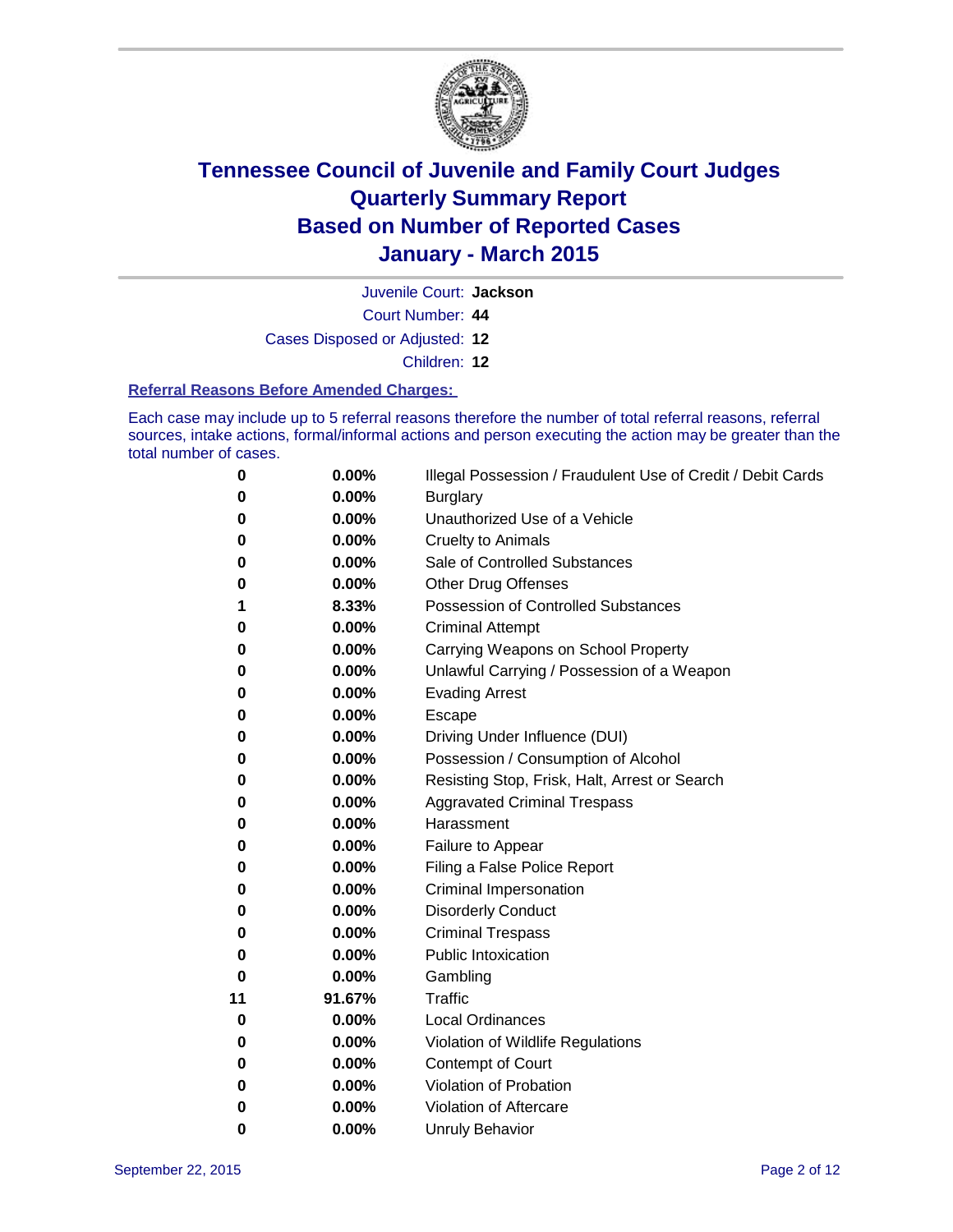

Juvenile Court: **Jackson**

Court Number: **44**

Cases Disposed or Adjusted: **12**

Children: **12**

#### **Referral Reasons Before Amended Charges:**

Each case may include up to 5 referral reasons therefore the number of total referral reasons, referral sources, intake actions, formal/informal actions and person executing the action may be greater than the total number of cases.

| 0  | 0.00%    | Truancy                               |
|----|----------|---------------------------------------|
| 0  | 0.00%    | In-State Runaway                      |
| 0  | 0.00%    | Out-of-State Runaway                  |
| 0  | 0.00%    | Possession of Tobacco Products        |
| 0  | $0.00\%$ | Violation of a Valid Court Order      |
| 0  | 0.00%    | <b>Violation of Curfew</b>            |
| 0  | 0.00%    | <b>Sexually Abused Child</b>          |
| 0  | 0.00%    | <b>Physically Abused Child</b>        |
| 0  | 0.00%    | Dependency / Neglect                  |
| 0  | 0.00%    | <b>Termination of Parental Rights</b> |
| 0  | 0.00%    | Violation of Pretrial Diversion       |
| 0  | $0.00\%$ | Violation of Informal Adjustment      |
| 0  | 0.00%    | <b>Judicial Review</b>                |
| 0  | $0.00\%$ | <b>Administrative Review</b>          |
| 0  | 0.00%    | <b>Foster Care Review</b>             |
| 0  | 0.00%    | Custody                               |
| 0  | $0.00\%$ | Visitation                            |
| 0  | 0.00%    | Paternity / Legitimation              |
| 0  | 0.00%    | <b>Child Support</b>                  |
| 0  | 0.00%    | <b>Request for Medical Treatment</b>  |
| 0  | 0.00%    | <b>Consent to Marry</b>               |
| 0  | 0.00%    | Other                                 |
| 12 | 100.00%  | <b>Total Referrals</b>                |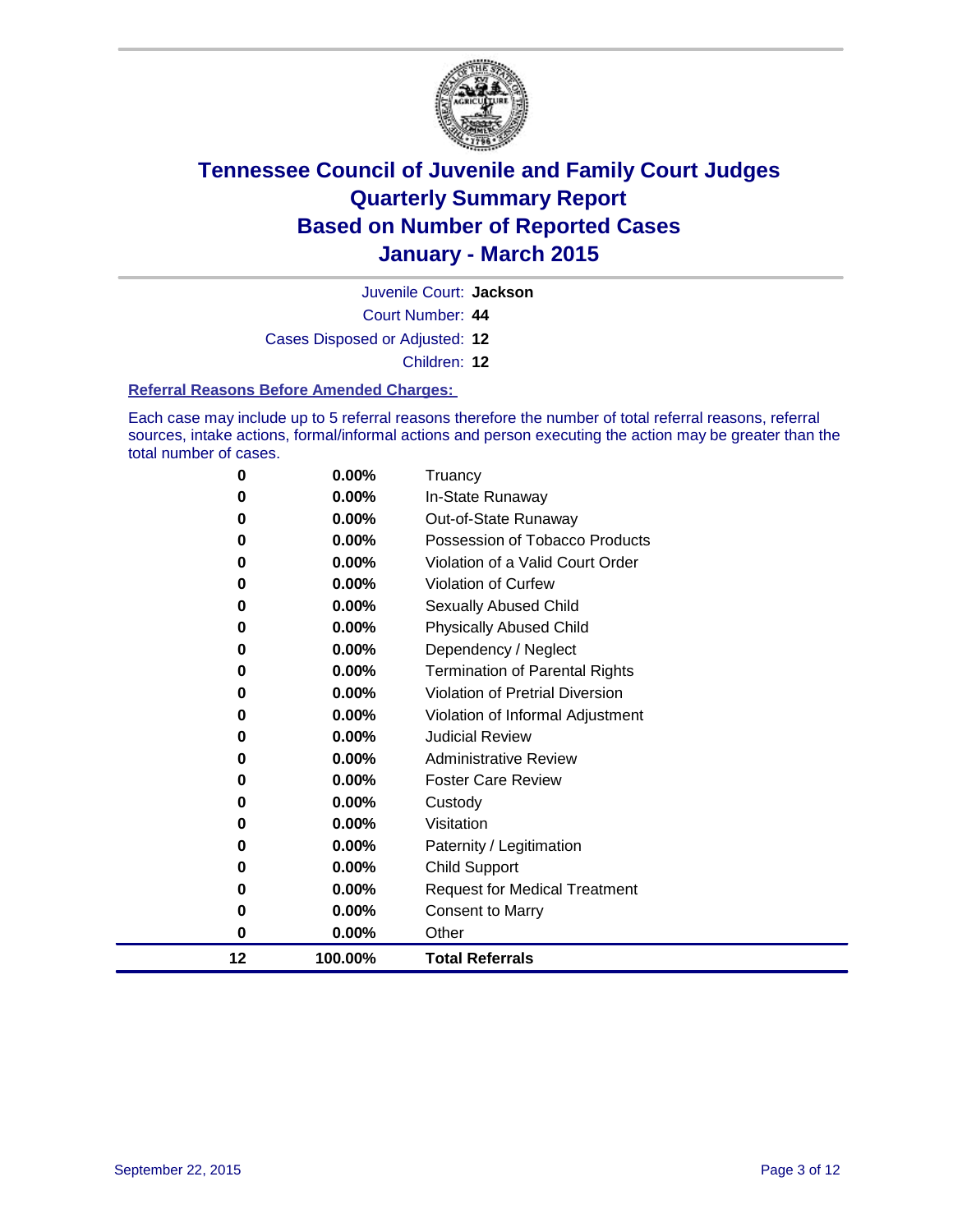

|                            |                                | Juvenile Court: Jackson           |  |
|----------------------------|--------------------------------|-----------------------------------|--|
|                            |                                | Court Number: 44                  |  |
|                            | Cases Disposed or Adjusted: 12 |                                   |  |
|                            |                                | Children: 12                      |  |
| <b>Referral Sources: 1</b> |                                |                                   |  |
| 12                         | 100.00%                        | Law Enforcement                   |  |
|                            |                                |                                   |  |
| 0                          | 0.00%                          | Parents                           |  |
| 0                          | $0.00\%$                       | Relatives                         |  |
| 0                          | 0.00%                          | Self                              |  |
| 0                          | $0.00\%$                       | School                            |  |
| 0                          | 0.00%                          | <b>CSA</b>                        |  |
| 0                          | 0.00%                          | <b>DCS</b>                        |  |
| 0                          | 0.00%                          | <b>Other State Department</b>     |  |
| 0                          | 0.00%                          | <b>District Attorney's Office</b> |  |
| 0                          | 0.00%                          | <b>Court Staff</b>                |  |
| 0                          | 0.00%                          | Social Agency                     |  |
| 0                          | 0.00%                          | <b>Other Court</b>                |  |
| 0                          | 0.00%                          | Victim                            |  |
| 0                          | 0.00%                          | Child & Parent                    |  |
| 0                          | 0.00%                          | Hospital                          |  |
| 0                          | $0.00\%$                       | Unknown                           |  |
| 0                          | 0.00%                          | Other                             |  |

#### **Age of Child at Referral: 2**

| 12 | 100.00%  | <b>Total Child Count</b> |
|----|----------|--------------------------|
| 0  | $0.00\%$ | Unknown                  |
| 0  | $0.00\%$ | Ages 19 and Over         |
| 8  | 66.67%   | Ages 17 through 18       |
| 3  | 25.00%   | Ages 15 through 16       |
| 0  | $0.00\%$ | Ages 13 through 14       |
| 1  | 8.33%    | Ages 11 through 12       |
| 0  | $0.00\%$ | Ages 10 and Under        |

<sup>1</sup> If different than number of Referral Reasons (12), verify accuracy of your court's data.

**100.00% Total Referral Sources**

One child could be counted in multiple categories, verify accuracy of your court's data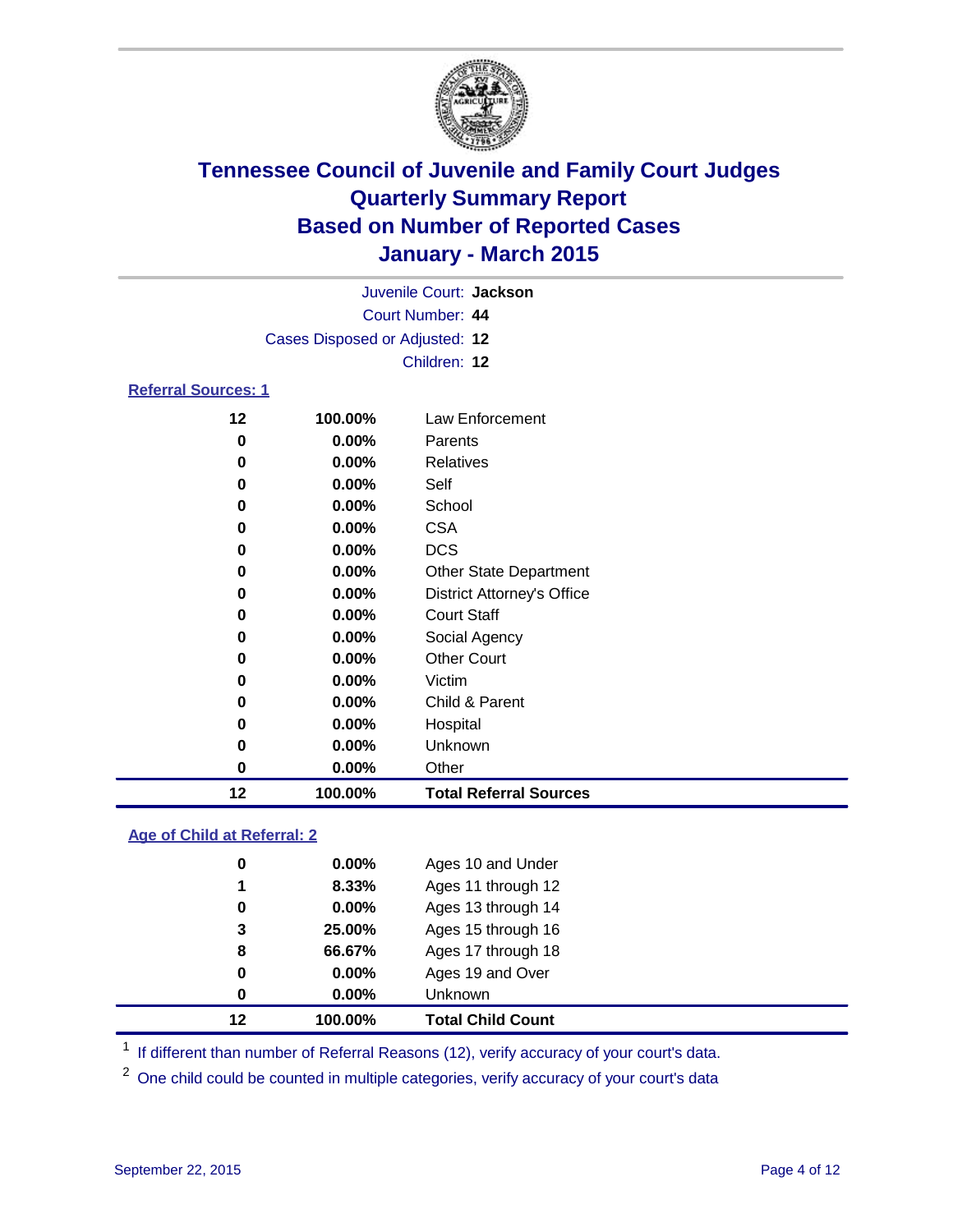

|                                         | Juvenile Court: Jackson |                          |  |  |  |
|-----------------------------------------|-------------------------|--------------------------|--|--|--|
| Court Number: 44                        |                         |                          |  |  |  |
| Cases Disposed or Adjusted: 12          |                         |                          |  |  |  |
|                                         |                         | Children: 12             |  |  |  |
| Sex of Child: 1                         |                         |                          |  |  |  |
| 6                                       | 50.00%                  | Male                     |  |  |  |
| 6                                       | 50.00%                  | Female                   |  |  |  |
| 0                                       | 0.00%                   | Unknown                  |  |  |  |
| 12                                      | 100.00%                 | <b>Total Child Count</b> |  |  |  |
| Race of Child: 1                        |                         |                          |  |  |  |
| 11                                      | 91.67%                  | White                    |  |  |  |
| $\bf{0}$                                | 0.00%                   | African American         |  |  |  |
| 0                                       | 0.00%                   | Native American          |  |  |  |
| 0                                       | 0.00%                   | Asian                    |  |  |  |
| 0                                       | 0.00%                   | Mixed                    |  |  |  |
| 1                                       | 8.33%                   | Unknown                  |  |  |  |
| 12                                      | 100.00%                 | <b>Total Child Count</b> |  |  |  |
| <b>Hispanic Origin: 1</b>               |                         |                          |  |  |  |
| $\mathbf 0$                             | 0.00%                   | Yes                      |  |  |  |
| 12                                      | 100.00%                 | No                       |  |  |  |
| $\bf{0}$                                | 0.00%                   | Unknown                  |  |  |  |
| 12                                      | 100.00%                 | <b>Total Child Count</b> |  |  |  |
| <b>School Enrollment of Children: 1</b> |                         |                          |  |  |  |
| 8                                       | 66.67%                  | Yes                      |  |  |  |
| $\bf{0}$                                | 0.00%                   | <b>No</b>                |  |  |  |
| 4                                       | 33.33%                  | Unknown                  |  |  |  |
| 12                                      | 100.00%                 | <b>Total Child Count</b> |  |  |  |

One child could be counted in multiple categories, verify accuracy of your court's data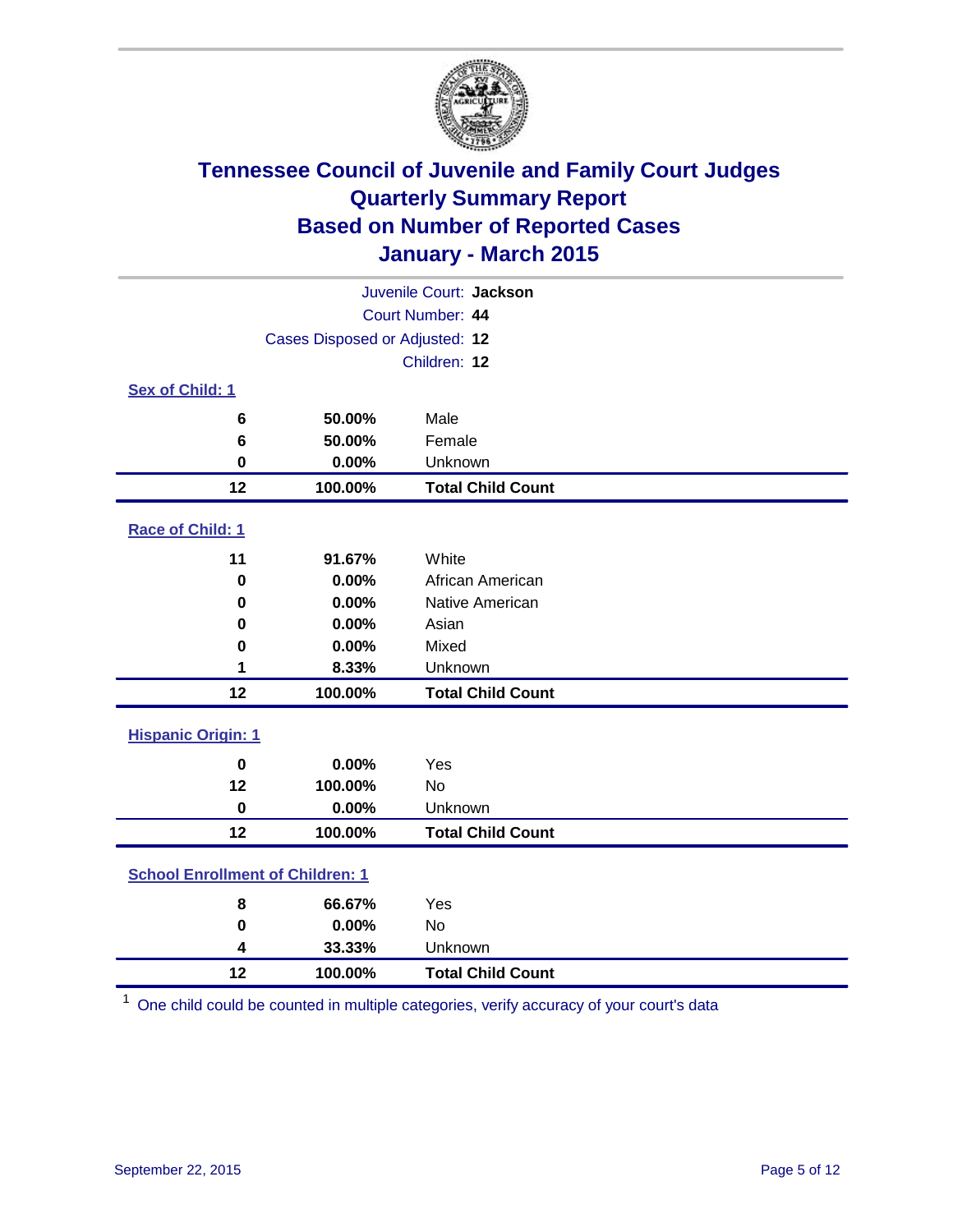

|                                                           |                                | Juvenile Court: Jackson      |  |
|-----------------------------------------------------------|--------------------------------|------------------------------|--|
|                                                           |                                | Court Number: 44             |  |
|                                                           | Cases Disposed or Adjusted: 12 |                              |  |
|                                                           |                                | Children: 12                 |  |
| <b>Living Arrangement of Child at Time of Referral: 1</b> |                                |                              |  |
| 6                                                         | 50.00%                         | With Both Biological Parents |  |
| 0                                                         | $0.00\%$                       | With Father and Stepmother   |  |
|                                                           | 8.33%                          | With Mother and Stepfather   |  |
| 0                                                         | 0.00%                          | <b>With Mother</b>           |  |
| 0                                                         | $0.00\%$                       | With Father                  |  |
| $\overline{\mathbf{2}}$                                   | 16.67%                         | <b>With Relatives</b>        |  |
| 0                                                         | 0.00%                          | With Adoptive Parents        |  |
| 0                                                         | $0.00\%$                       | With Foster Family           |  |
| 0                                                         | $0.00\%$                       | In a Group Home              |  |
| 0                                                         | $0.00\%$                       | In a Residential Center      |  |
| 0                                                         | $0.00\%$                       | In an Institution            |  |
| 0                                                         | $0.00\%$                       | Independent                  |  |
| 3                                                         | 25.00%                         | Unknown                      |  |
| 0                                                         | 0.00%                          | Other                        |  |
| 12                                                        | 100.00%                        | <b>Total Child Count</b>     |  |
| <b>Type of Detention: 2</b>                               |                                |                              |  |
| 0                                                         | $0.00\%$                       | Non-Secure Placement         |  |
| ŋ                                                         | $0.00\%$                       | Juvenile Detention Facility  |  |

| 12 | 100.00%        | <b>Total Detention Count</b> |
|----|----------------|------------------------------|
| 0  | $0.00\%$       | Other                        |
| 12 | 100.00%        | Does Not Apply               |
| 0  | $0.00\%$       | <b>Unknown</b>               |
| 0  | $0.00\%$       | <b>Psychiatric Hospital</b>  |
| 0  | $0.00\%$       | Jail - No Separation         |
| 0  | $0.00\%$       | Jail - Partial Separation    |
| 0  | $0.00\%$       | Jail - Complete Separation   |
| 0  | $0.00\%$       | Juvenile Detention Facility  |
| u  | <b>V.VV</b> /0 | וזטוו־טכטעוכ רומטכוווסווג    |

<sup>1</sup> One child could be counted in multiple categories, verify accuracy of your court's data

If different than number of Cases (12) verify accuracy of your court's data.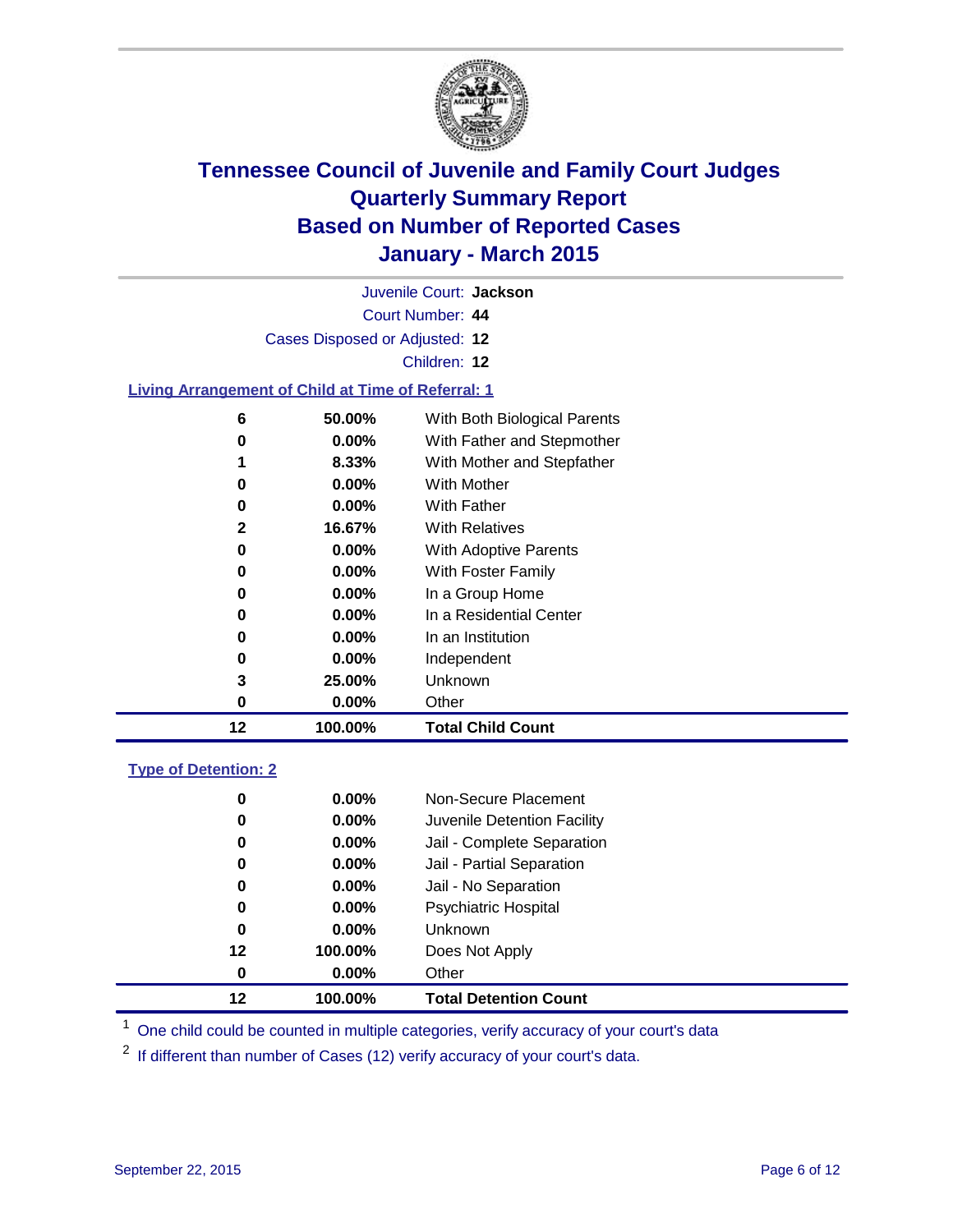

| Juvenile Court: Jackson                            |                                |                                      |  |  |  |
|----------------------------------------------------|--------------------------------|--------------------------------------|--|--|--|
|                                                    | Court Number: 44               |                                      |  |  |  |
|                                                    | Cases Disposed or Adjusted: 12 |                                      |  |  |  |
|                                                    |                                | Children: 12                         |  |  |  |
| <b>Placement After Secure Detention Hearing: 1</b> |                                |                                      |  |  |  |
| 0                                                  | 0.00%                          | Returned to Prior Living Arrangement |  |  |  |
| 0                                                  | 0.00%                          | Juvenile Detention Facility          |  |  |  |
| 0                                                  | 0.00%                          | Jail                                 |  |  |  |
| 0                                                  | 0.00%                          | Shelter / Group Home                 |  |  |  |
| 0                                                  | 0.00%                          | <b>Foster Family Home</b>            |  |  |  |
| 0                                                  | 0.00%                          | <b>Psychiatric Hospital</b>          |  |  |  |
| 0                                                  | 0.00%                          | Unknown                              |  |  |  |
| 12                                                 | 100.00%                        | Does Not Apply                       |  |  |  |
| $\bf{0}$                                           | $0.00\%$                       | Other                                |  |  |  |
|                                                    |                                |                                      |  |  |  |
| 12                                                 | 100.00%                        | <b>Total Placement Count</b>         |  |  |  |
| <b>Intake Actions: 2</b>                           |                                |                                      |  |  |  |
| 1                                                  | 8.33%                          | <b>Petition Filed</b>                |  |  |  |
| 0                                                  | 0.00%                          | <b>Motion Filed</b>                  |  |  |  |
| 11                                                 | 91.67%                         | <b>Citation Processed</b>            |  |  |  |
| 0                                                  | 0.00%                          | Notification of Paternity Processed  |  |  |  |
| $\bf{0}$                                           | 0.00%                          | Scheduling of Judicial Review        |  |  |  |
| 0                                                  | 0.00%                          | Scheduling of Administrative Review  |  |  |  |
| 0                                                  | 0.00%                          | Scheduling of Foster Care Review     |  |  |  |
| 0                                                  | 0.00%                          | Unknown                              |  |  |  |
| 0                                                  | 0.00%                          | Does Not Apply                       |  |  |  |
| 0                                                  | 0.00%                          | Other                                |  |  |  |

<sup>1</sup> If different than number of Cases (12) verify accuracy of your court's data.

<sup>2</sup> If different than number of Referral Reasons (12), verify accuracy of your court's data.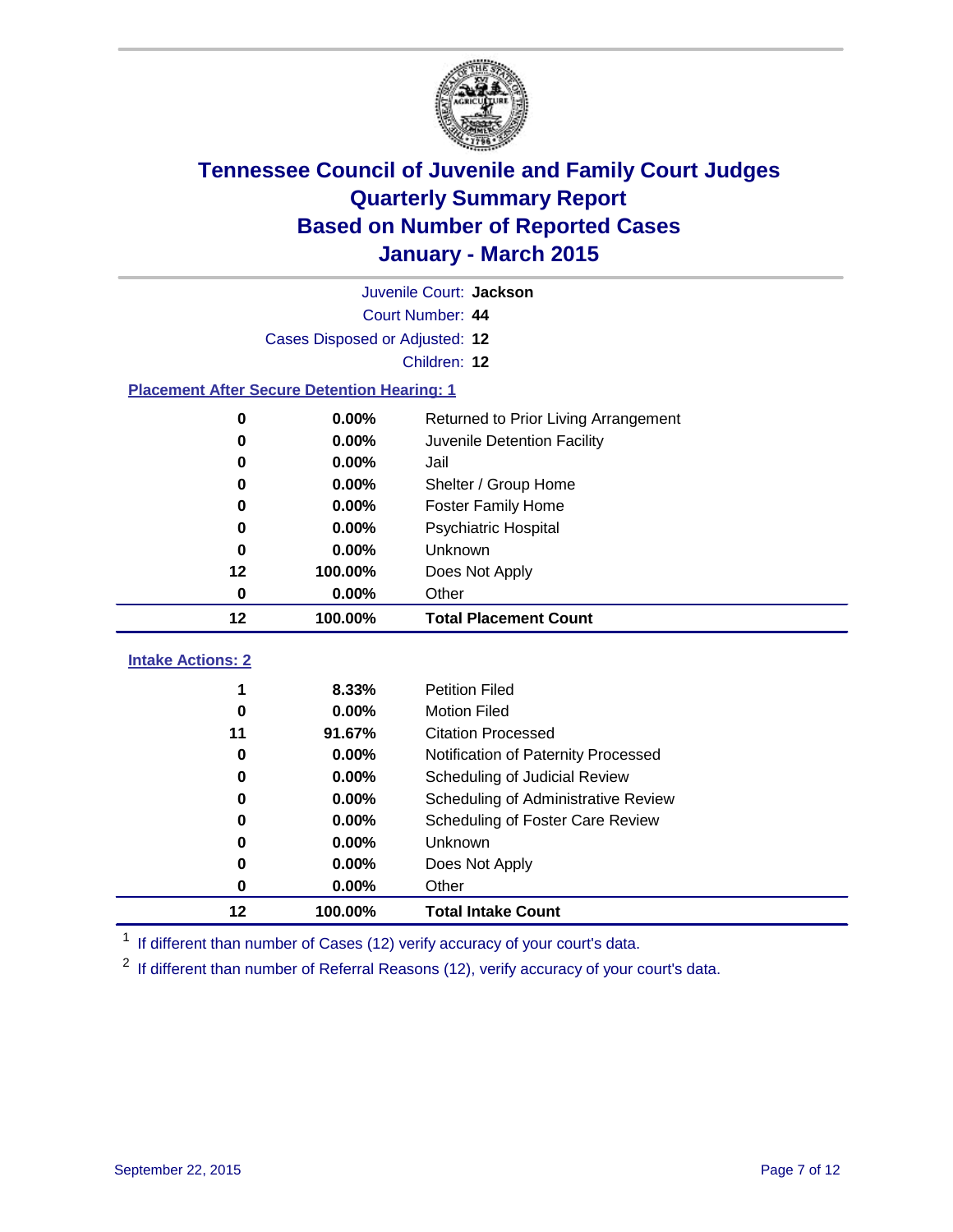

Court Number: **44** Juvenile Court: **Jackson** Cases Disposed or Adjusted: **12**

Children: **12**

#### **Last Grade Completed by Child: 1**

| 12       | 100.00%        | <b>Total Child Count</b>     |
|----------|----------------|------------------------------|
| 0        | 0.00%          | Other                        |
| 6        | 50.00%         | Unknown                      |
| 0        | 0.00%          | <b>Never Attended School</b> |
| 0        | 0.00%          | Graduated                    |
| 0        | 0.00%          | <b>GED</b>                   |
| 0        | 0.00%          | Non-Graded Special Ed        |
| 1        | 8.33%          | 12th Grade                   |
| 3        | 25.00%         | 11th Grade                   |
| 1        | 8.33%          | 10th Grade                   |
| 0        | 0.00%          | 9th Grade                    |
| 0        | 0.00%          | 9th Grade                    |
| 0        | 0.00%          | 8th Grade                    |
| 0        | 0.00%          | 8th Grade                    |
| 0        | 0.00%          | 7th Grade                    |
| 0        | 0.00%          | 7th Grade                    |
| 0<br>0   | 0.00%          | 6th Grade                    |
| 0        | 0.00%<br>0.00% | 5th Grade<br>6th Grade       |
| 1        | 8.33%          | 5th Grade                    |
| 0        | 0.00%          | 4th Grade                    |
| 0        | 0.00%          | 4th Grade                    |
| 0        | 0.00%          | 3rd Grade                    |
| 0        | 0.00%          | 3rd Grade                    |
| 0        | 0.00%          | 2nd Grade                    |
| 0        | 0.00%          | 2nd Grade                    |
| 0        | 0.00%          | 1st Grade                    |
| 0        | 0.00%          | 1st Grade                    |
| 0        | 0.00%          | Kindergarten                 |
| 0        | 0.00%          | Preschool                    |
| $\bf{0}$ | 0.00%          | Too Young for School         |
|          |                |                              |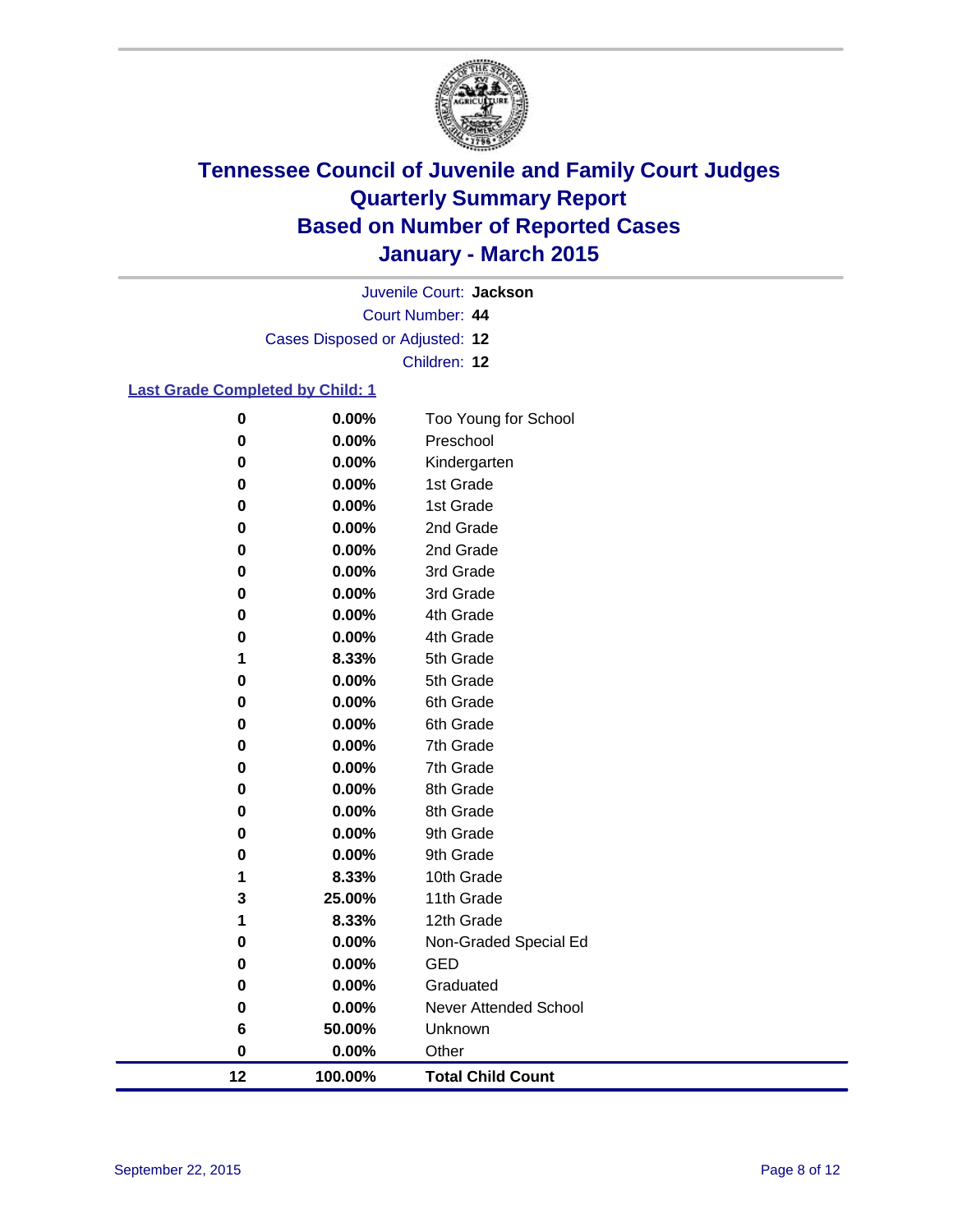

|                                         |          | Juvenile Court: Jackson                                                                 |  |  |
|-----------------------------------------|----------|-----------------------------------------------------------------------------------------|--|--|
| Court Number: 44                        |          |                                                                                         |  |  |
| Cases Disposed or Adjusted: 12          |          |                                                                                         |  |  |
|                                         |          | Children: 12                                                                            |  |  |
| <b>Enrolled in Special Education: 1</b> |          |                                                                                         |  |  |
| 0                                       | $0.00\%$ | Yes                                                                                     |  |  |
| 6                                       | 50.00%   | No.                                                                                     |  |  |
| 6                                       | 50.00%   | <b>Unknown</b>                                                                          |  |  |
| 12                                      | 100.00%  | <b>Total Child Count</b>                                                                |  |  |
|                                         |          | One child could be counted in multiple categories, verify accuracy of your court's data |  |  |

One child could be counted in multiple categories, verify accuracy of your court's data

| <b>Action Executed By: 1</b> |
|------------------------------|
|------------------------------|

| $12 \,$<br>0 | 100.00%<br>0.00% | Judge<br>Magistrate       |
|--------------|------------------|---------------------------|
| 0            | $0.00\%$         | <b>YSO</b>                |
| 0            | $0.00\%$         | Other                     |
| 0            | $0.00\%$         | Unknown                   |
| 12           | 100.00%          | <b>Total Action Count</b> |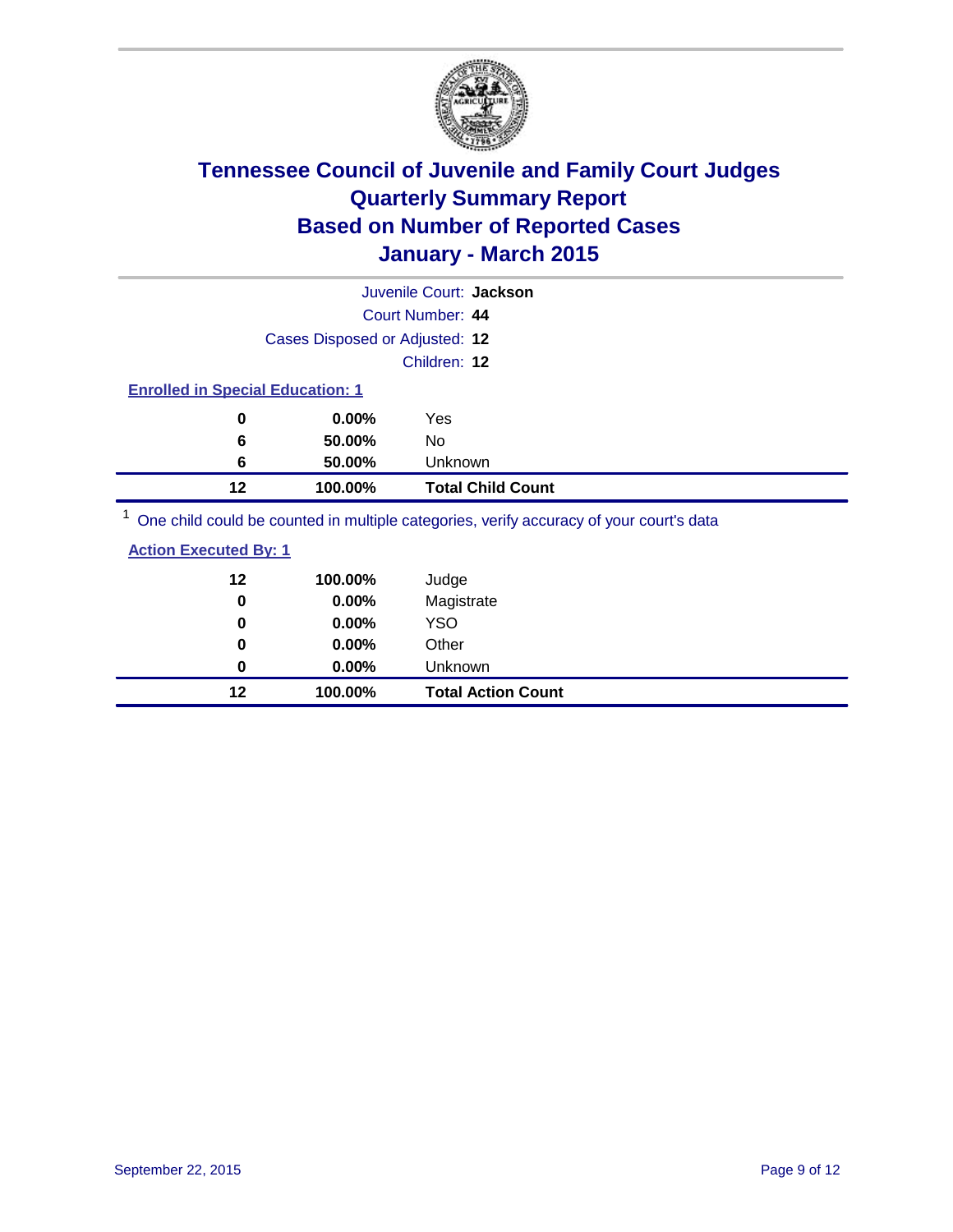

Juvenile Court: **Jackson**

Court Number: **44**

Cases Disposed or Adjusted: **12**

Children: **12**

#### **Formal / Informal Actions: 1**

| 12 | 100.00%  | Dismissed                                        |
|----|----------|--------------------------------------------------|
| 0  | $0.00\%$ | Retired / Nolle Prosequi                         |
| 0  | $0.00\%$ | <b>Complaint Substantiated Delinquent</b>        |
| 0  | $0.00\%$ | <b>Complaint Substantiated Status Offender</b>   |
| 0  | $0.00\%$ | <b>Complaint Substantiated Dependent/Neglect</b> |
| 0  | $0.00\%$ | <b>Complaint Substantiated Abused</b>            |
| 0  | $0.00\%$ | <b>Complaint Substantiated Mentally III</b>      |
| 0  | $0.00\%$ | Informal Adjustment                              |
| 0  | $0.00\%$ | <b>Pretrial Diversion</b>                        |
| 0  | $0.00\%$ | <b>Transfer to Adult Court Hearing</b>           |
| 0  | $0.00\%$ | Charges Cleared by Transfer to Adult Court       |
| 0  | $0.00\%$ | Special Proceeding                               |
| 0  | $0.00\%$ | <b>Review Concluded</b>                          |
| 0  | $0.00\%$ | Case Held Open                                   |
| 0  | $0.00\%$ | Other                                            |
| 0  | $0.00\%$ | <b>Unknown</b>                                   |
| 12 | 100.00%  | <b>Total Action Count</b>                        |

<sup>1</sup> If different than number of Referral Reasons (12), verify accuracy of your court's data.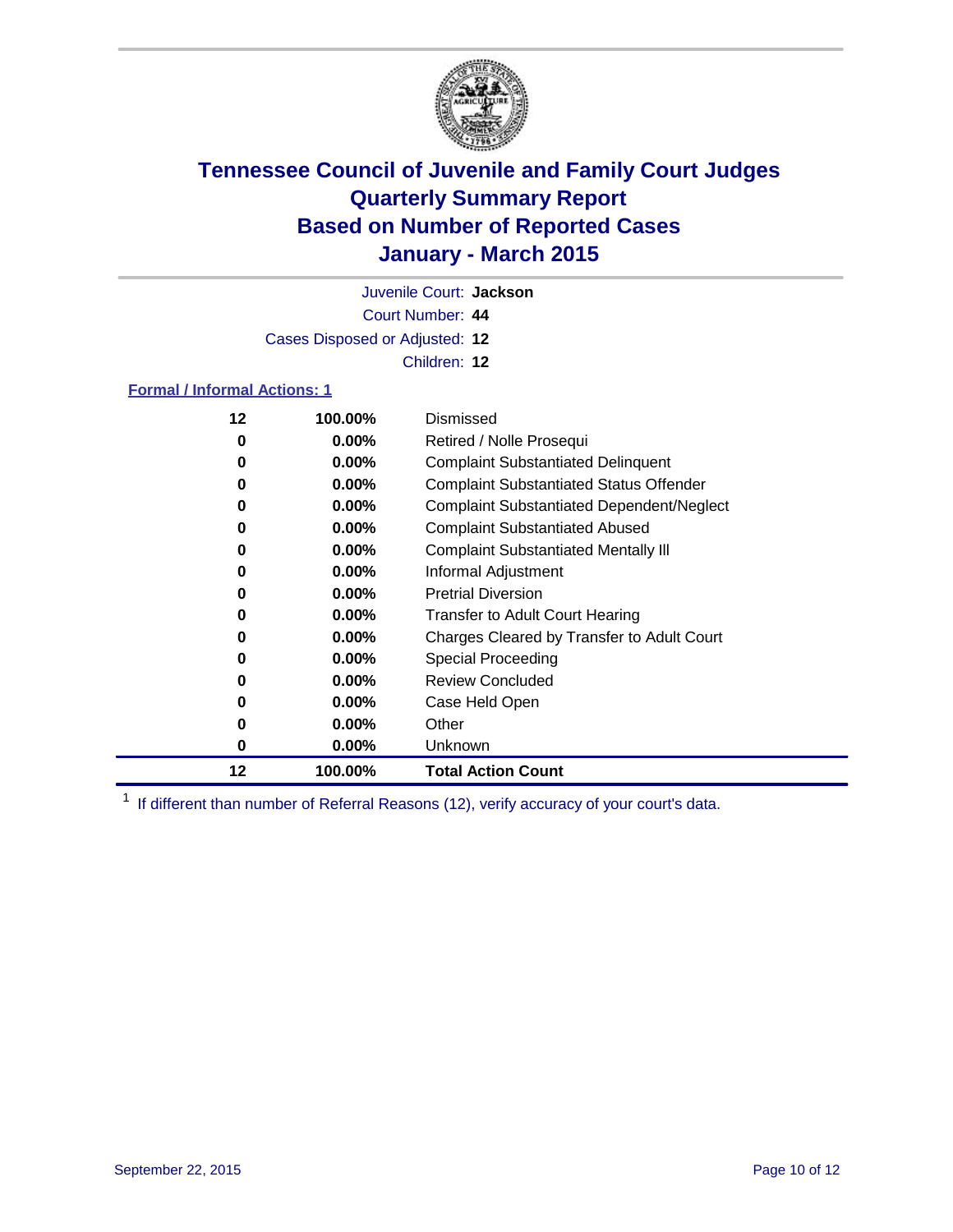

|                       |                                | Juvenile Court: Jackson                               |
|-----------------------|--------------------------------|-------------------------------------------------------|
|                       |                                | Court Number: 44                                      |
|                       | Cases Disposed or Adjusted: 12 |                                                       |
|                       |                                | Children: 12                                          |
| <b>Case Outcomes:</b> |                                | There can be multiple outcomes for one child or case. |
| 12                    | 100.00%                        | <b>Case Dismissed</b>                                 |
| 0                     | 0.00%                          | Case Retired or Nolle Prosequi                        |
| 0                     | 0.00%                          | Warned / Counseled                                    |
| 0                     | 0.00%                          | <b>Held Open For Review</b>                           |
| 0                     | 0.00%                          | Supervision / Probation to Juvenile Court             |
| 0                     | 0.00%                          | <b>Probation to Parents</b>                           |
| 0                     | 0.00%                          | Referral to Another Entity for Supervision / Service  |
| 0                     | 0.00%                          | Referred for Mental Health Counseling                 |
| 0                     | 0.00%                          | Referred for Alcohol and Drug Counseling              |
| 0                     | 0.00%                          | Referred to Alternative School                        |
| 0                     | 0.00%                          | Referred to Private Child Agency                      |
| 0                     | 0.00%                          | Referred to Defensive Driving School                  |
| 0                     | 0.00%                          | Referred to Alcohol Safety School                     |
| 0                     | 0.00%                          | Referred to Juvenile Court Education-Based Program    |
| 0                     | 0.00%                          | Driver's License Held Informally                      |
| 0                     | 0.00%                          | <b>Voluntary Placement with DMHMR</b>                 |
| 0                     | 0.00%                          | <b>Private Mental Health Placement</b>                |
| 0                     | 0.00%                          | <b>Private MR Placement</b>                           |
| 0                     | 0.00%                          | Placement with City/County Agency/Facility            |
| 0                     | 0.00%                          | Placement with Relative / Other Individual            |
| 0                     | 0.00%                          | Fine                                                  |
| 0                     | 0.00%                          | <b>Public Service</b>                                 |
| 0                     | 0.00%                          | Restitution                                           |
| 0                     | 0.00%                          | <b>Runaway Returned</b>                               |
| 0                     | 0.00%                          | No Contact Order                                      |
| 0                     | 0.00%                          | Injunction Other than No Contact Order                |
| 0                     | 0.00%                          | <b>House Arrest</b>                                   |
| 0                     | 0.00%                          | <b>Court Defined Curfew</b>                           |
| 0                     | 0.00%                          | Dismissed from Informal Adjustment                    |
| 0                     | 0.00%                          | <b>Dismissed from Pretrial Diversion</b>              |
| 0                     | 0.00%                          | Released from Probation                               |
| 0                     | 0.00%                          | <b>Transferred to Adult Court</b>                     |
| 0                     | 0.00%                          | <b>DMHMR Involuntary Commitment</b>                   |
| 0                     | $0.00\%$                       | <b>DCS Commitment - Determinate</b>                   |